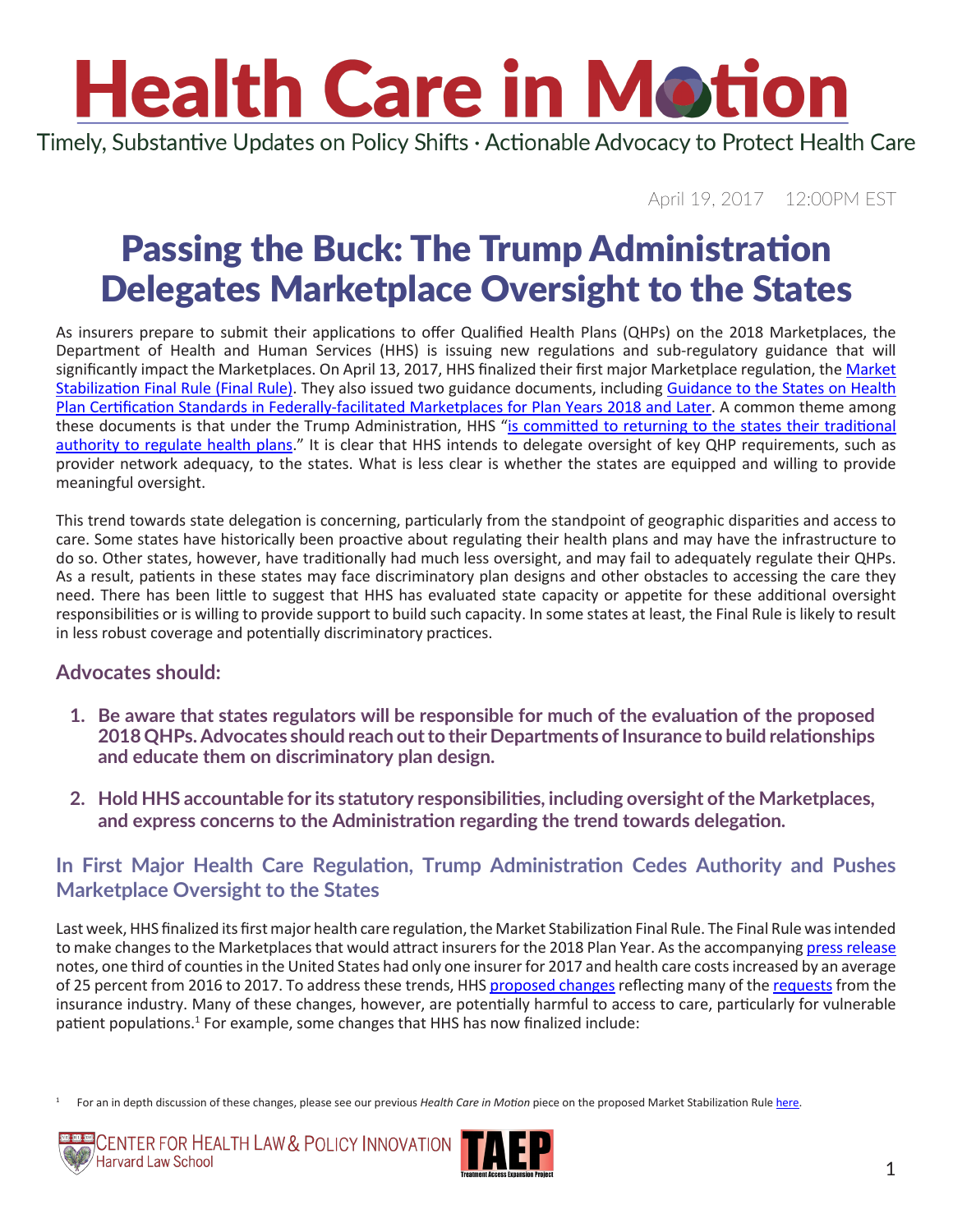## **Health Care in Motion**

- Shortening the open enrollment period for 2018 by a month and a half.
- Tightening qualifications for special enrollment periods (SEPs), including requiring pre-enrollment verification, limiting eligibility for certain SEPs, and prohibiting using an SEP to upgrade from one metal level to another.
- Allowing greater variation in actuarial value among QHPs, which would allow insurers to increase cost sharing requirements.

In response to its proposed rule, HHS received over 4,000 comments, despite a short submission window of only twenty days. Unsurprisingly, [insurers](http://chirblog.org/stakeholders-react-to-hhs-proposed-market-stabilization-regs/) generally supported these proposed changes, while [consumer advocates](http://chirblog.org/stakeholders-react-hhs-proposed-market-stabilization-regulations-part-2-consumer-advocates/) were concerned that they would have a chilling effect on access to care. While HHS acknowledged the access to care concerns in the preamble of the Final Rule, ultimately it finalized the Rule with few to no changes responding to the significant concerns advocates raised.

#### **Delegating Authority for Provider Network Oversight**

A particularly concerning change finalized in the Final Rule is a delegation of provider network oversight from HHS to state regulators and private accreditation organizations. The Affordable Care Act (ACA) directs HHS to require that all health plans offering QHPs "ensure a sufficient choice of providers" and make information on their provider networks available. Under the Obama Administration, insurers were required to make network provider directories accessible and ensure that they were updated as appropriate. The Obama-era HHS reviewed the provider networks of proposed QHPs, using quantitative standards similar to those applied to Medicare Advantage plans, to ensure that these networks were satisfactory.

Under the Final Rule, however, HHS will no longer review QHP provider networks. Instead, state regulators will review network adequacy. In situations in which the state regulators lack the authority or means to perform this review, HHS will instead rely on the insurer's accreditation from certain private accreditation bodies. If an insurer is not accredited, only then will it be required to submit a network adequacy access plan to HHS.

This delegation of authority is concerning because provider networks are crucial to access to care, especially for those living with chronic illnesses or disabilities that require specialists or are better managed within longstanding patientprovider relationships. While health care regulation, including evaluation of provider networks, is a traditional state role, not all states have taken an active role in carrying out this responsibility. Additionally, state standards for provider network adequacy can vary significantly. Delegating QHP provider network oversight to state regulators runs the risk of exacerbating geographic disparities, with some regulators allowing QHPs to have problematically narrow provider networks. Accreditation organization oversight is even more concerning because these organizations are not intended to meet governmental oversight requirements. Many accreditation organizations do not make their network adequacy standards publically available, nor can they resolve consumer grievances or take action against an insurer with inadequate provider networks.

Advocates should work to establish relationships with the state agencies, usually Departments of Insurance, now responsible for evaluating QHP provider networks. Advocates should educate these agencies on the importance of broad provider networks for people living with chronic illnesses and disabilities and urge agencies to make their adequacy standards public. Advocates should urge all state agencies, at a minimum, to adopt the National Association of Insurance Commissioner's [Health Benefit Plan Network Access and Adequacy Model Act](http://www.naic.org/store/free/MDL-74.pdf) to allow for some consistency across states and to ensure that all states meet a minimum standard of provider network review.

In light of these changes, advocates should encourage HHS to adopt this Model Act to provide consistent standards across all network evaluators. Advocates should also continue to voice to HHS that relying on private accreditation agencies to perform a public function is unacceptable, and push states without the regulatory capacity to review network adequacy to expand their agencies' abilities to do so. Advocates should urge HHS to avoid shirking its responsibility to ensure QHP provider network adequacy. Further, if advocates identify examples of network inadequacy in a 2018 QHP, they should report their concerns to HHS and remind the Administration that robust federal oversight is still needed.



CENTER FOR HEALTH LAW & POLICY INNOVATION Harvard Law School